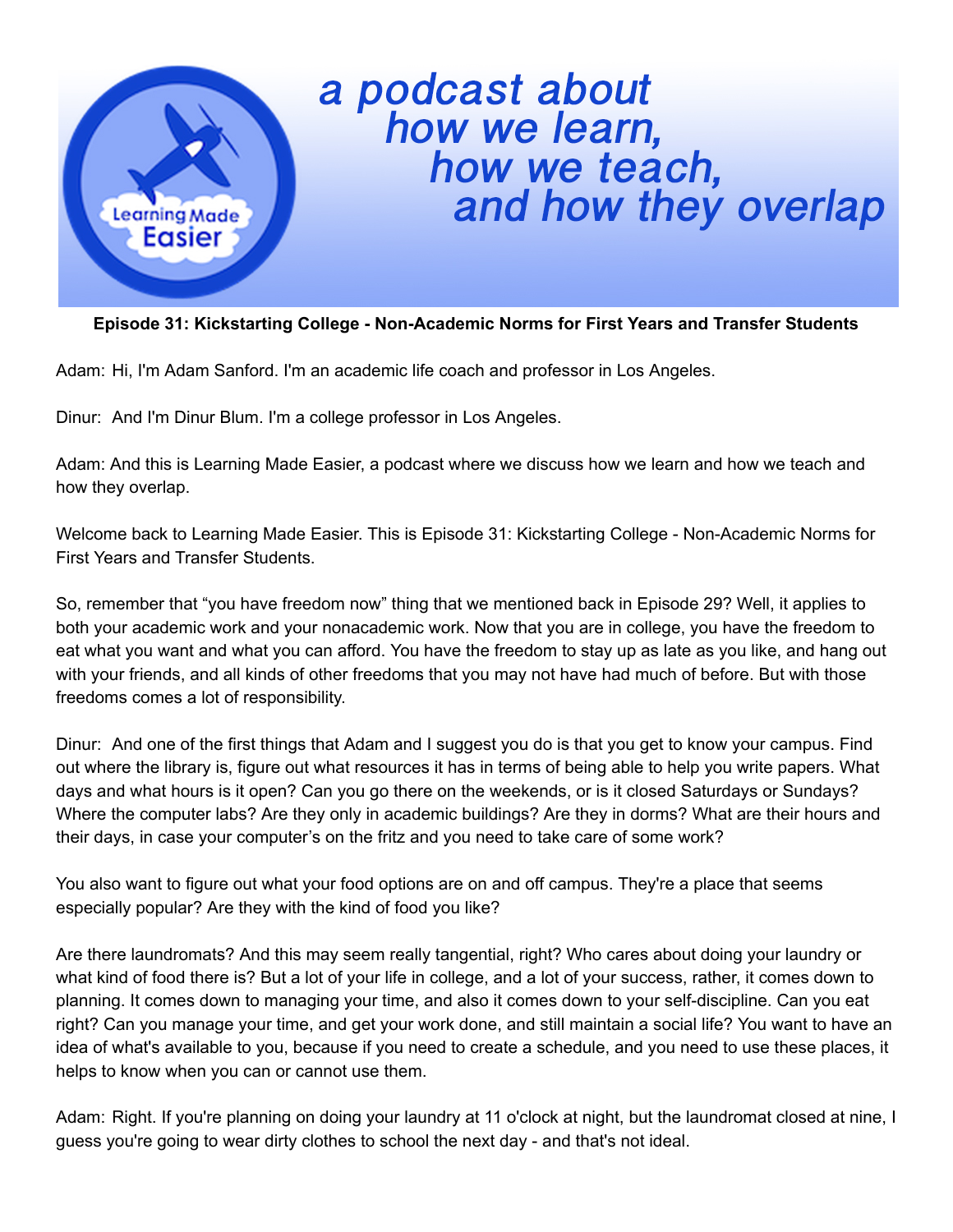Also, get familiar with certain services on your campus that aren't academic, but really are necessary. Where do you go if you have a cut, or if you get sick, or if you have an accident? There are physical, mental and emotional health services on campus. You need to find out where they are, and you need to pay attention to all three of them. You know yourself better than anyone else would. And if you have professionals available to you who can help, use their services. Just like the tutoring center, just like the writing center that we talked about in episode 29, these are things that your tuition money is paying for. Your tuition money is paying for you to have health insurance, probably. Your tuition money is paying for you to have access to the student health center, to the student counseling center. These are things that you should use if you need them.

And don't be ashamed of needing them! If you are facing depression, if you are facing anxiety - these are very common problems for people when they are first away from home for a long period of time. If you are living on campus or living near campus and you're not living with your family, this is something you really need to make sure you have access to. It is not uncommon for someone to suddenly realize they've got an anxiety disorder, and they need a therapist, and they need medication to help them bring the anxiety back down to a manageable level.

When I was in undergrad, I used the campus health center every month; I used the campus counseling center every week, because that was part of what my tuition was paying for, and I needed those services. Don't feel ashamed of needing them. If you need a therapist, go find one at the campus mental health center.

Dinur: Now, some students may be thinking: "I'm really embarrassed. I don't want people to know I'm dealing with this. What if my boss in the future, or my boss now, finds out?" And, at least in the United States, there is no way they would know - because your health is protected legally through doctor-patient privilege. That means that, unless you were to divulge that you went and why you went, no one would know in either case. And so, the embarrassment you might feel does not translate into reality in most cases, because legally, the school cannot reveal who's - who's gone and for what reason. The most they can say is, if you're requesting a doctor's note to excuse you from classes - then a doctor can say, "I saw this person on such and such a date and I recommend that they return to classes on this date." But beyond that, they cannot legally offer information. If they do, they can be sued. They can be disqualified from the profession.

Adam: And I've had students say to me, "Yeah, but my parents are paying my tuition, so they'll know everything, right?" Only if you sign a release form that allows the school's health center to talk to your parents. I recommend not doing that. You're an adult. This is your business, not theirs.

I had a student once who desperately needed to get on antidepressants, and on birth control, because she had a horrible problem with her periods, where she was having a period that lasted seven or eight days, and then it would stop for about two weeks, and then she'd have another period. There was something wrong. She needed to regulate her periods. It had nothing to do with whether she was sexually active or not.

But she came from a very conservative ethnicity, and she said to me, outside of class, "My mom's going to be furious with me if I go on any medication. You don't do that in my culture."

And I said, "How would she know?"

And she says, "Well, the doctors will tell her, right?"

And I said, "No."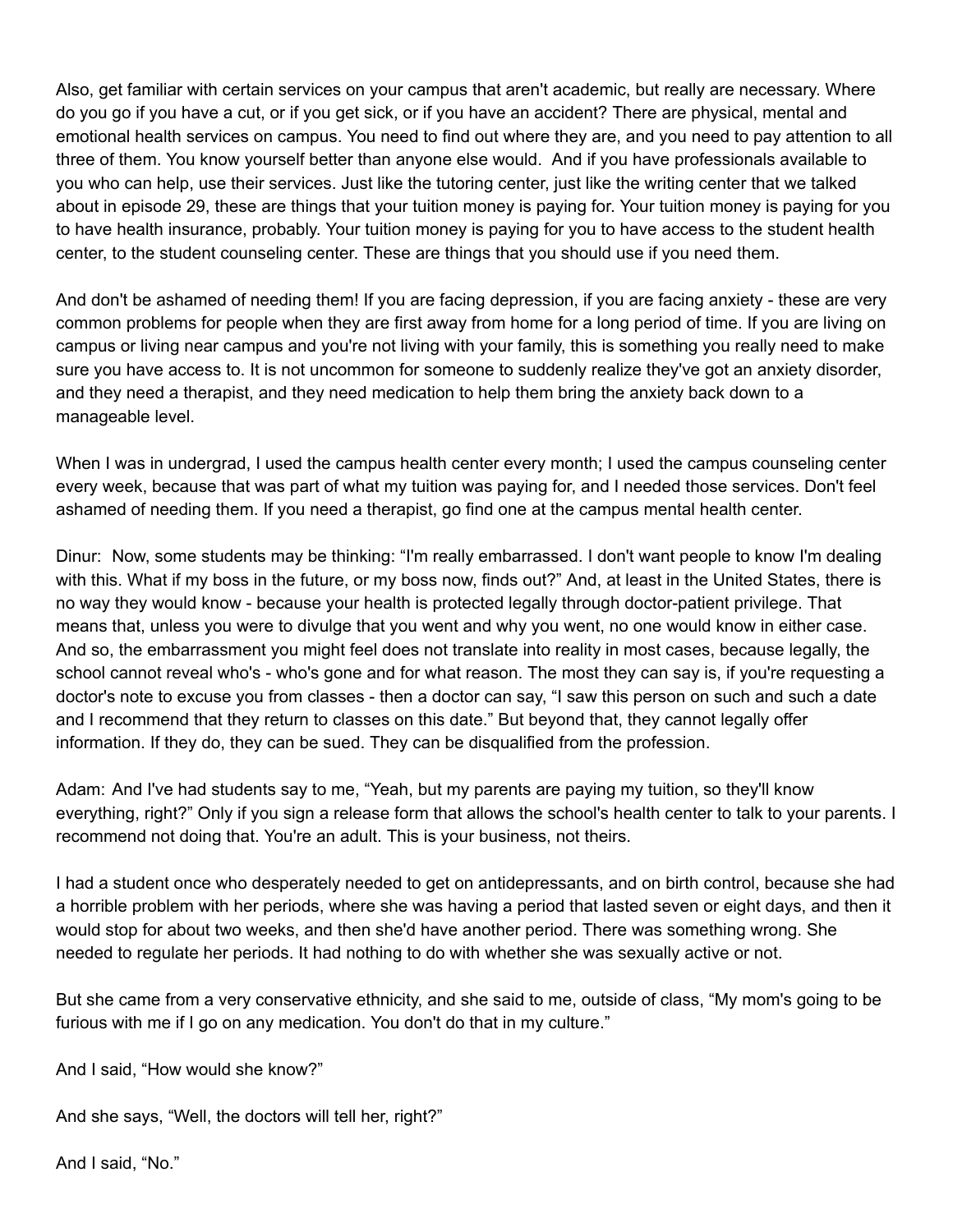"What do you mean the doctors won't tell her?"

"The doctors won't tell her unless you sign a waiver letting them, and they have to let you know that's what you're doing."

And she stared at me. And I said, "How old are you?"

She said, "I'm 21, but my mom's paying my tuition."

I'm all, "Your mom has not had a right to your medical information since the day you turned 18!"

And that was a revelation for her, because the idea of her mother not knowing all of her business, in her culture, was really, really weird. And it took a while for me to get her to actually get this help.

In the same way, disability services are part of what you need to find. Now, this sort of drifts back over into the academic, but if you have to use a wheelchair, disability services will notify your professors or give you a letter to take to your professors to say, "I have this disability." If you have a so-called "invisible disability" like autism, ADHD, OCD, anxiety, depression - these are all things you can get accommodations for under the law, at least in the United States. And Dinur and I are talking mainly about the United States, because that's where we live, and that's what we've worked.

I was a disabled student. I am a disabled teacher. I still get accommodations even today, because the law says you've got to give me accommodations. As a student, if you've got a disability that makes it very difficult to pay attention, like, say, ADD - the law says that you will get extra time on tests, extra time to get work done, extra help, and that is not cheating, folks, any more than wearing glasses is cheating. If you can't see without the glasses, it's not cheating to wear them. If you need the double time and a quiet room in order to get through the test, that's not cheating. Those are glasses for your mind.

Dinur: Yeah, and make sure you get that paperwork to your professors, because out of classes of, at the minimum, 40, if not into the hundreds - an invisible disability is, by definition, invisible. We cannot see, especially when we're looking into a sea of faces, who's going through what. That paperwork covers you, and it covers us as professors, because if we're ever asked, "Well, why does this student get one and a half times or double the time to take their tests?" we can say, "Well, they gave us the paperwork that suggested that this is something that they need."

We are not given any sort of diagnosis. All we're told is "This person saw us. We're recommending that they get these accommodations," and it's on us to make sure that we accommodate them. And that's as far as we look.

Adam: Right? I mean, now, granted, if a professor is knowledgeable about disability issues, they may be able to tell from the accommodations, "this kid's probably got ADHD," or "this kid probably has an anxiety disorder," but we're not going to broadcast that to the world. That is private.

Dinur: Yeah.

Adam: That is not our business, that it's not anybody else's business.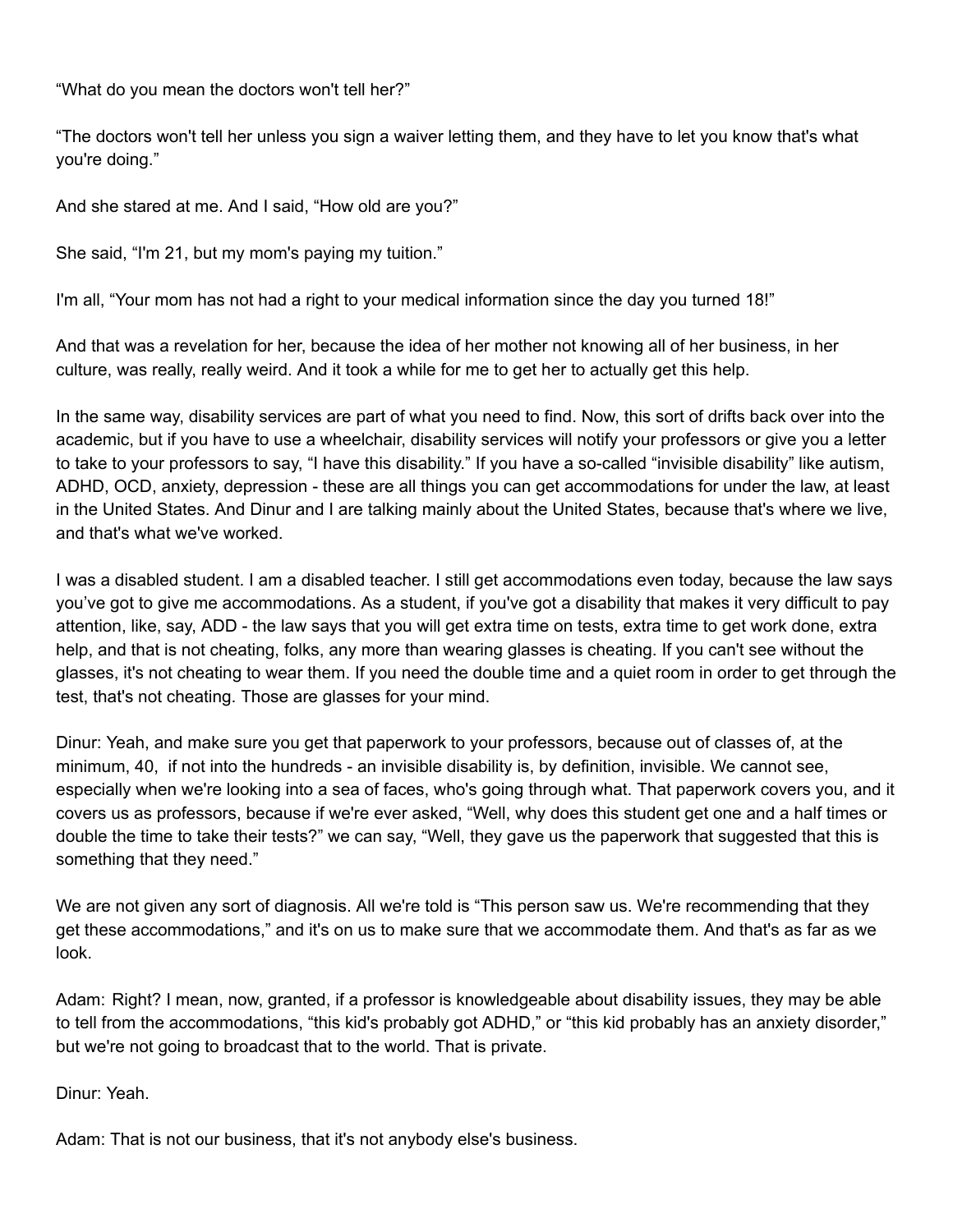And Dinur, you said suggestions - it's actually requirements. You must give them time and a half or whatever.

Dinur: Absolutely.

Adam: And - I had a student once who was pretty severely disabled, but culturally, she wasn't allowed to admit it. And she came to my office hours - and this is back when I was a teaching assistant. I may have mentioned this in other episodes - where she had failed an exam, a multiple choice exam. And I took her exam sheet with her answers on it, and I gave her a copy of the exam with the questions and I said, "All right, tell me what the answer to question two is," 'cause she had missed two, and she just shook her head. She wouldn't even read it. And I said, "Okay, what about question five?" which she had also missed. She wouldn't read that either. I said, "What about question six?" which she had gotten right. She shook her head and she started to cry.

She was Asian and I said, you know, "Tran, what is going on?"

And she says, "The words won't stay put, and my parents think I'm fine."

So it turned out that she had a known problem, which has never been completely documented, but it's basically a weakness in the eyes where, after the eyes begin to get a little tired, the words begin to bounce on the page, but they don't stay put. She was tired when she took her exam. It was late in the day, and the words would not say put. And so, even sometimes when she thought she was marking box C, she was actually marking box B on the answer sheet, on the Scantron.

It took me about six meetings to get her to understand that this is not something to be ashamed of. Her parents would never be told she'd accessed services. And I finally got her to walk with me over to the disability services center, which - I knew them pretty well. I had used them in my own undergrad and grad period - and I said, "Hey, this is Tran. Tran, this is Monica, and she's the one who runs this place. Monica, she's having some trouble with words that won't stay put on the page. Can you help her?" A couple of weeks later, suddenly, her grades skyrocketed out of the D range up into the A range in almost every class she had.

But if you have an - and we're going to have an episode about this, actually, our next episode is about disability - but don't be ashamed of accessing these services, whether it's mental help, emotional help, disability help. Get the help you need. Your tuition is paying for it, so find these places on campus. Go to them. If you've already got a documented disability, bring that paperwork to the disability services center. Make sure that the student health center has your medical records, so that they know what your already existing conditions are, and get help. There's no shame in getting help.

Dinur: Ultimately, our goal with these podcasts is to help you be the best version of you that you can be. And part of that means knowing that there are options to get help that are available, and should be accessible to you, and to - also telling you, "okay, you've got this new freedom, you're exploring your life, but you've also got to be aware of who you are and how you're feeling. And if you need help, you have the tools to be able to seek it."

Adam: And speaking as someone who, personally, was in denial about several of his disabilities for years, all that did was waste my time. If I had been honest with myself, and upfront with everybody, and said, "These are the problems I have, they are not things I can change, so I need you to accommodate them," my life would've been a lot easier.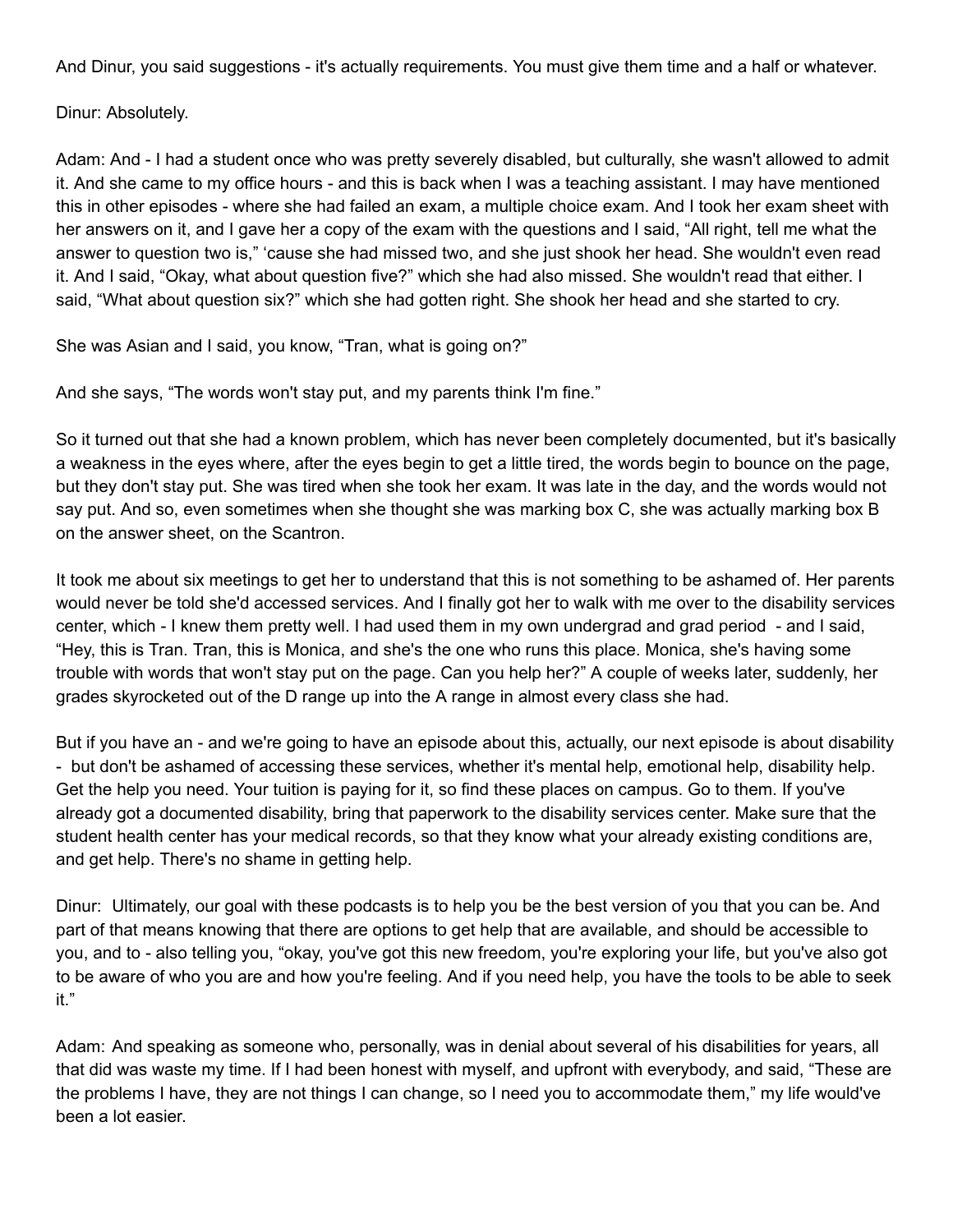Now let's talk about some other non-academic things that are semi-hemi-demi academic. It's okay not to know what your major is on the first day of your first year of college. I promise you. It's okay not to know that you're going to be a music major, or you're going to be an arts major, or you're going to be a chemistry major. You probably are not aware of what you're interested in and what you're not interested in. And we talked about this in Episode 29 where we said, "Okay, take some electives. Figure out what you like. Figure out what's actually talking to you."

So it's totally okay not to know what you want your major to be yet, and it's totally okay to have several interests, and it's even okay to have those interests change over time. You might go in gung-ho about "I love biology!" and then at some point it's just, "okay, this is boring now; I want to do something else." That's okay. You might go in, like I did, and saying "I love music, so obviously that should be my profession and my major and everything," and then realize that when you have to do it for a grade or you have to do it for a paycheck, you don't enjoy doing it anymore. Well then, maybe, all right, that is something that's going to be a hobby, not your major, so you can change your major to math, or you can change your major to geology, or whatever it is that has grabbed your attention and grabbed your passions.

Dinur: And if you're worried that you can't make up your mind, know that, one, you're not alone. There are a lot of other students that change their major and don't know what they want to do. And two, you're in college in order to grow, and part of that growth is exploring what interests you and what doesn't.

If you start wondering who you are, if you start really doubting yourself because of this, you're taking it a little too far. You're in college to learn, figure out what interests you, and if your interests change over time, that just means that at different parts of your life and at different parts of your learning and your growth, you found different ideas and different material really interesting. Well, that probably means that you're going to have a really broad base of ideas and knowledge after you graduate, because you've been exposed to so many different ideas that you might be able to think of connections between them that other people never have.

Adam: And I suppose we should also say right here that, first of all, it's okay if you don't know what you're going to do for your major, but it's okay if you don't know just in general. It's okay if you don't know something when you start a class." A lot of students will look at the list of "these are the student learning objectives or these are the student learning goals, and this is what we are expecting you to know at the end of this class." And their brain goes to, "but I don't know those things yet. That means I'm stupid."

No, it doesn't. It means you haven't learned it yet. And it doesn't matter whether it's something academic or nonacademic, you are not expected to know these things before you learn them. That sort of defeats the purpose of college! So make sure that you understand, you know, write it - if you need, write it down someplace and stick it on a post-it note and put it on your wall, or make a poster and put it on your wall: YOU DO NOT NEED TO KNOW EVERYTHING TODAY.

It's okay. You don't have to know everything. You don't have to have all your decisions made. It doesn't matter if all your ducks are in a row. As long as they're in the same pond, you're probably doing pretty well.

Dinur: Like, one of the things that I do in my lectures is, I pepper my students with a lot of questions. And I do that, not because I want to put people on the spot, but I want to know where my students are in terms of their understanding. Is this background material that they know really, really well, and so I don't need to spend a lot of time on it? Or do I need to spend a few minutes and give everyone a refresher course, because this idea is going to lead into the main part of my lecture?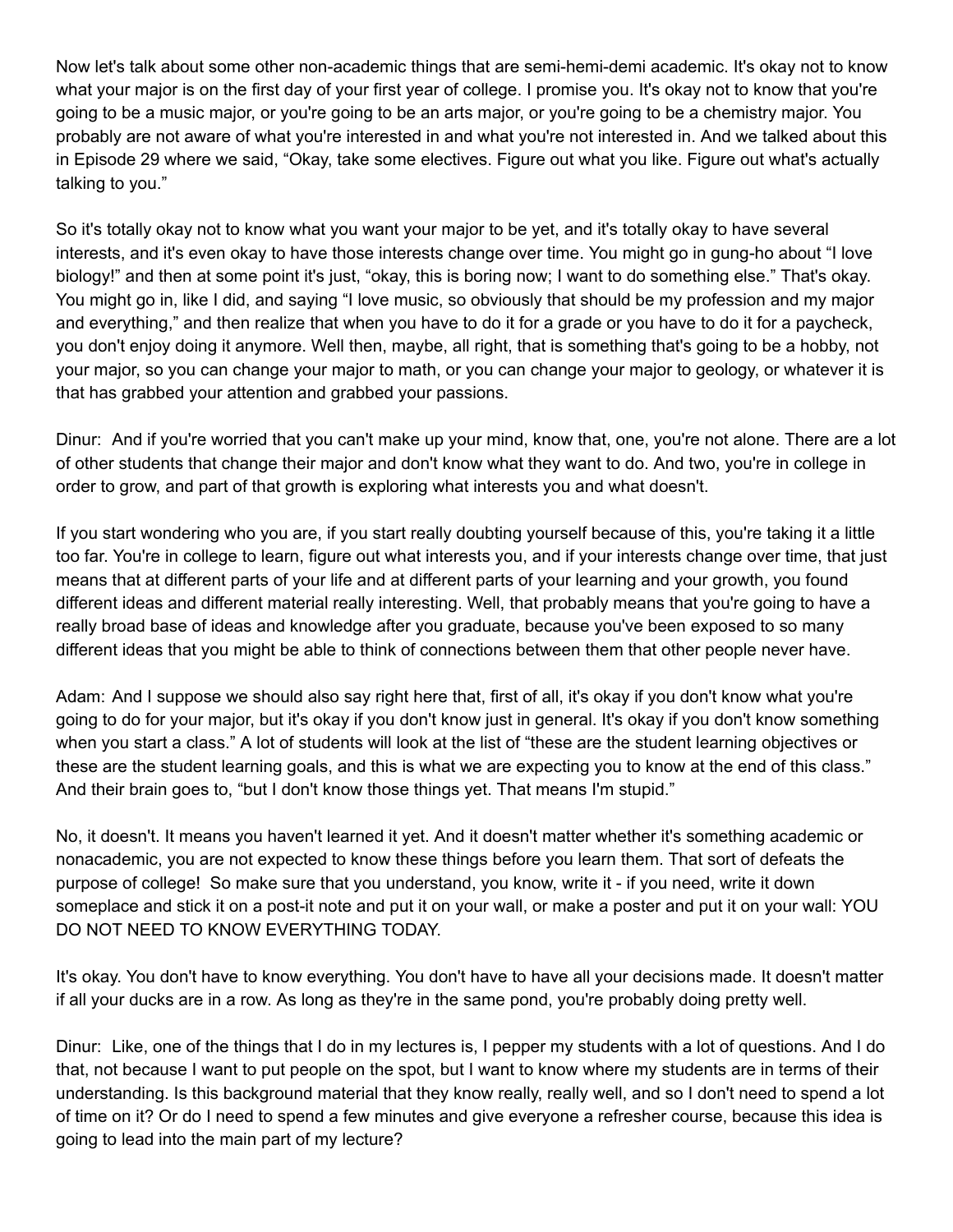And so even if you don't know, that just lets me as an instructor know, "okay, I've got to make sure that I got to cover this because I'm seeing about a third or half of my students and they look really confused by this." So it's our way of knowing what we need to cover, because if we start launching into ideas and you don't know where we're coming from, then you're going to have no understanding of why the ideas make sense or why things are done.

Adam: Now, speaking of why things are done, one of the experiences that you may have now, especially if you are living on campus, or you were renting with roommates and living near campus, and you're not at home with your folks or not at home with your family anymore - if you are living alone on campus for the first time, it is now your job to pay for things.

So, do you have a checking account set up? Do you have a debit card set up with a checking account? Do you know where the ATM is on campus? Be aware, an ATM is not endless money. It's whatever's in your checking account. And if your parents have given you a debit card that is attached to their bank account, ask them "how much can I spend?" and keep track of that.

You're going to have to make a budget for the bills that you'll have to pay. If you're renting, then you're going to have to pay some electric bills and water bills, maybe a gas bill, depending on if you have gas there or not. Phone bills for your cell phone, Internet access and cable, and of course rent and groceries and things like that. You've got to have a budget, and this is one of the first big, big, big adulting lessons that students who live on or near campus and not with their families have to learn.

Don't let yourself get caught the way that my brother did when he was at UC Santa Cruz - called my parents late in the semester and said, "I've run out of money," and my parents said, "We gave you what we had. There's nothing left." Don't let yourself get into that situation.

Remember that when your student loans disburse, you will get some of it probably back to you, because there's usually enough to pay your tuition and then give you a little bit of money. Remember that that's not money. That is borrowed money. That means you're going to have to pay it back someday. If you are able to put some of that away in a savings account, hold onto that. Don't spend it, okay?

But make sure that you know about budgeting and bills and how to pay for things and if you don't, there are online classes. I'm sure that there are classes on Teachable and Coursera. There are online courses that will teach you basic budgeting. This is something that you need, now that you're on campus and living alone.

Dinur: Something that Adam and I brought up in Episode 29, though we also want to reiterate it now, is get to know your instructors. Get to know your teachers. Because just like you, we're people too, right? Just as you're a person before you're a student, we're people before we're teachers or professors, and if you want to get to know us, talk to us about things that are interesting to you from class or things that confuse you from class. Because at the end of the semester we can go, "Oh, I remember Dave, he was the one I talked to about this from criminology," or "That's Maria, and she had this question about her paper and I really saw her work on it a lot over the term."

If you don't want to talk about stuff from class, it's not up your alley, your teachers will occasionally give you little clues as to who they are, what, what their interests are. So for example, I told my students that I do sports photography in my spare time, and I tell them the sports that I shoot, and sometimes I'll have students come up and talk to me about a game that they are at or that they saw. Or if I bump into them at a game, I go, "oh, that's right. They're not just this person, one out of like 200 from my intro to crim class, this is Sam, and I remember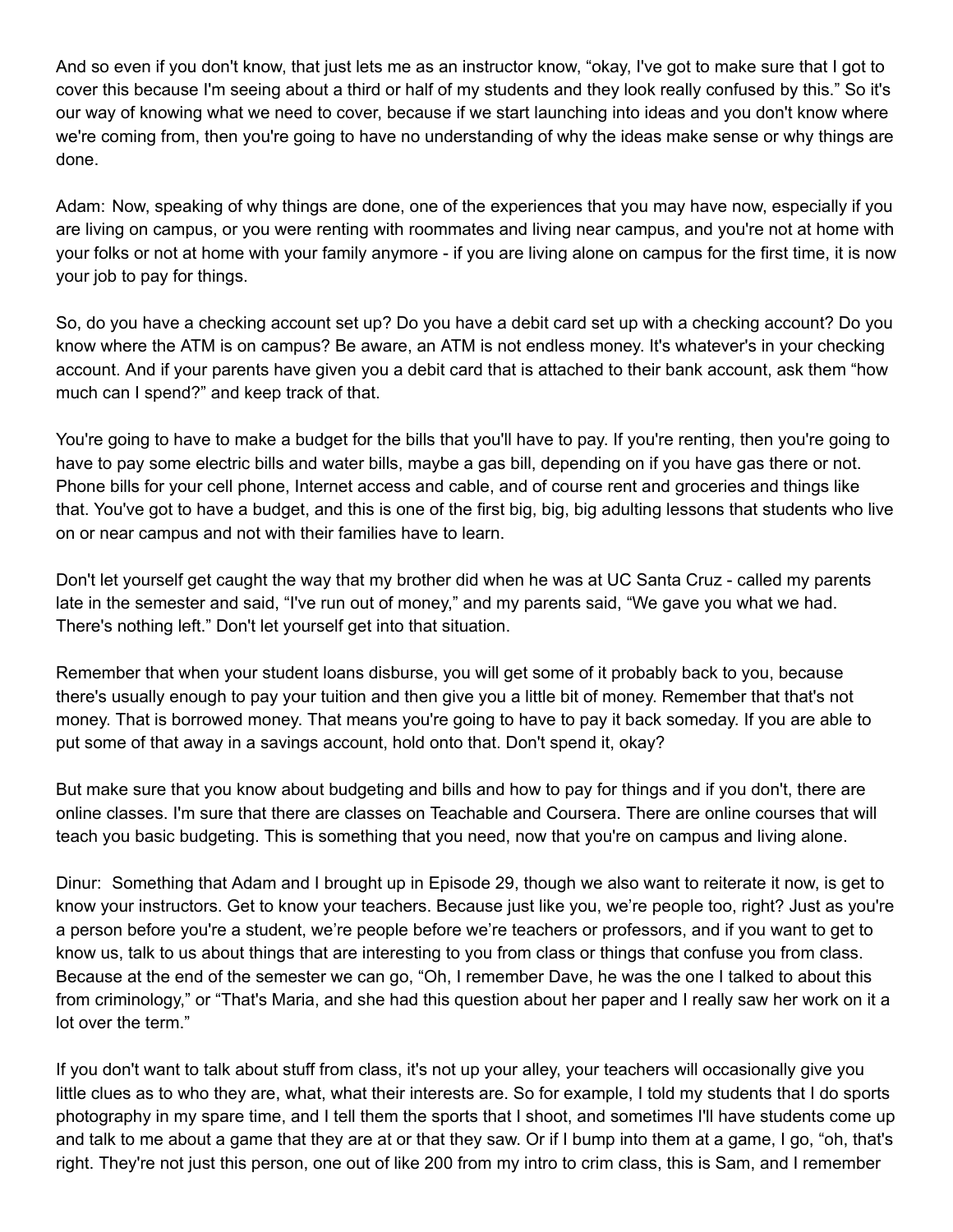we were chatting at the Dodgers game because they are also a really big fan, and we were taking pictures, and they introduced me to such and such."

It lets us know who you are, and that goes a really long way down the road. Not only in terms of grades, but if you're thinking about graduate school or law school or medical school - something where you'll need letters of recommendation from your instructors, the better we get to know you, the better our letters can be for you.

Adam: I've had students where, after class I might have a short break, where I can grab my lunch, and I'll tell them, you know, if they need to talk to me and they can't come to office hours, come have lunch with me. I don't mind. And we sit in the student center, and I have my lunch and they have their lunch, and they tell me "I'm worried about this test. I don't know what I'm doing," or, "I'm scared of tests." You know? I've actually coached students in informal ways to say, "Okay, look, what is the thing that's scaring you? Let's talk about this." I tell them stories of my own experiences, like we've been telling on every episode we've had here, you've learned to know me and Dinur. If you became our students now, you'd know a lot about us and that's stuff that we've talked about with our students: Dinur's sports photography, my interest in the Renaissance Faire, these are things that we've brought up, and our students now know that we're not just "that person at the front of the room who grades things." We're also a person outside of this. We're a person off-campus too.

So that when they do run into us in the local grocery store, they don't look at us like, "Why are you here? Don't you live on campus? Don't you live in your office?" No, I don't have a cot in my office. I actually am a fully rounded human being.

Now, another thing to let you know about is imposter syndrome. Imposter syndrome is that feeling that everyone's going to figure out that you don't belong there. If you were a gifted and talented kid, you were probably one of two or three in your whole high school class who was that smart, and now you're at Princeton and everybody is as smart, or smarter, than you. And this is a new experience and this may make you feel like "I'm a fraud."

If you are the first person in your family to go to college, you may feel like "I'm a fraud."

If you have never been confident in your ability to learn, you may feel like "I'm a fraud."

I've got to tell you, imposter syndrome is not only for students. I knew a professor once who had been tenured for something like 35 or 40 years. He had a publication list as long as his door and he was still convinced that, at some point, people would figure out he didn't deserve his PhD; he didn't deserve all the honors and accolades he'd gotten; he didn't deserve to be treated like he knew anything, because inside he knew he was a fraud. He knew that he was an impostor.

If this sounds familiar, and for a lot of you that probably does whether you're at Princeton or your local college, you are not alone.

But your job, as we've already said, is not to know everything. It's to learn, it's to grow. It's to develop your skills, it's to develop your knowledge. So when that part of your brain that says, "everybody here knows that you're just faking it," when it says that, tell it to take a long walk off a short pier with a dictionary tied to its ankles. 'Cause it's really not that big. The dictionary will drag it down.

You are not an imposter. You may think you are. You may have been told to believe you are. But I want you to remember, when you feel that imposter syndrome coming on: there are professors who have enormous lists of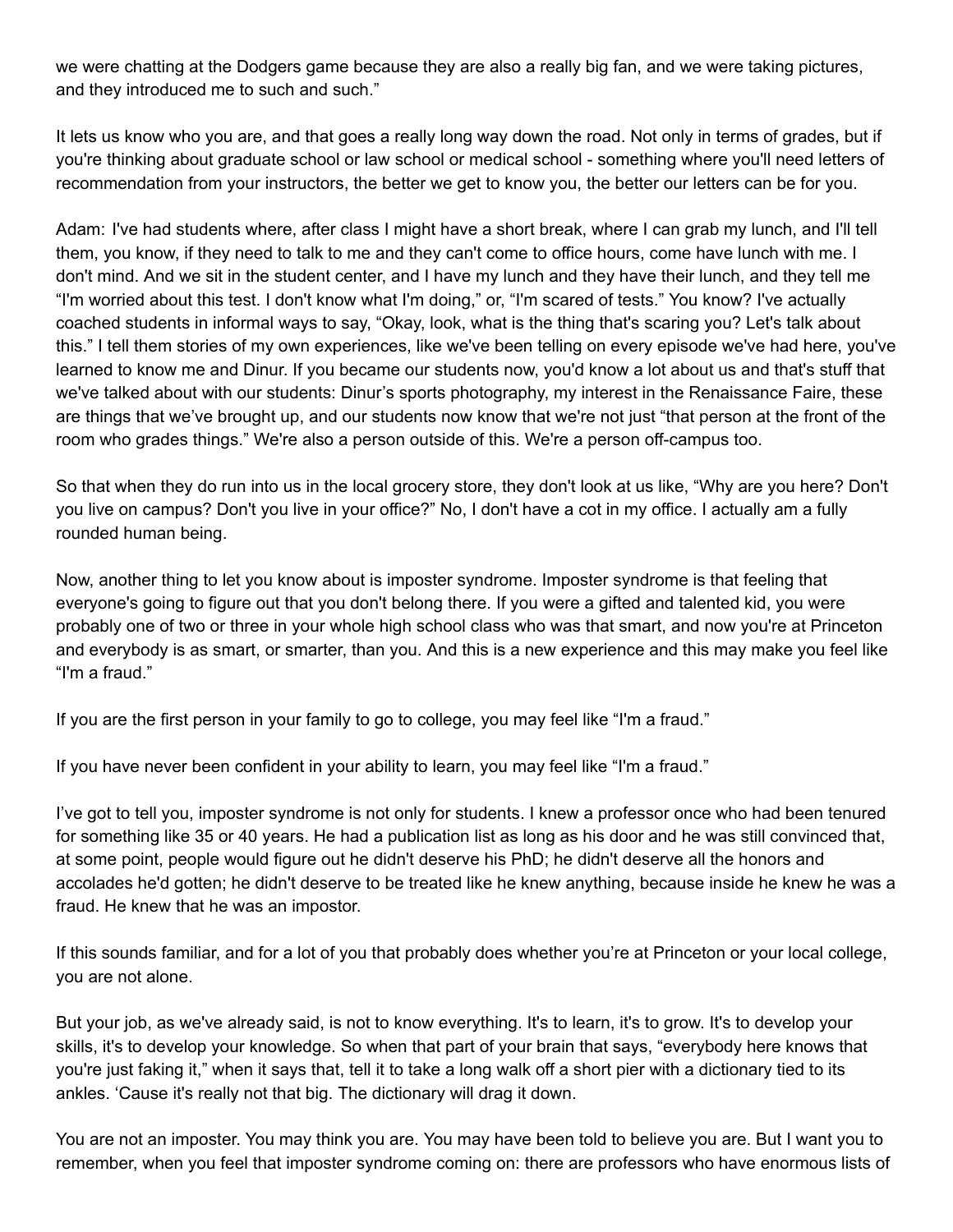publications who have been tenured for 30, 40 years, who are still worried that someone will figure out that they don't belong in academia.

They're wrong. And your impostor syndrome is wrong too. And I speak as someone who's had it. I know Dinur has told me that he's had it, especially since he started teaching, and you know what? Imposter syndrome is just a roadblock that you can move past.

Dinur: And honestly, there's a pretty good chance that at least some of your classmates also deal with imposter syndrome. Imposter syndrome is a feeling where you feel like all of your weaknesses are highlighted and no one sees the good parts of who you are. And in reality, most people just have a pretty - I'll say, basic "front stage" or facade. Like, we see you as students. We see our peers as our colleagues. We don't see the fears, we don't see what they think they're weak on. We don't see what students think they're weak on, unless obviously they tell us and they say, "Hey, I'm a little unsure about something."

Adam: And I'll also share something that I just saw the other day on social media: A lot of people, at this point, know that courage isn't not being scared. It's being scared and doing it anyway. Well, if that's true, then confidence is not having confidence. It's feeling insecure and doing it anyway. So when you feel that imposter syndrome coming up, do something to show yourself that you can do it anyway, and that will build confidence over time. But at first you've got to learn how to say, "All right, I'm insecure, I'm still gonna do this."

Dinur: And one tip is, you can always ask yourself, "Okay, I'm not brave enough to give this presentation, but what would someone who is brave enough to give a presentation do?" Try and mimic that. Try and follow your roadmap. And look, early on it might be impossible. It might be tough, but you keep chipping away at it time and time and time again, and before you know it, you'll - I'm not going to say you'll love public speaking, but it may not inspire the fear and the dread that it did the first time.

Adam: We also recommend that you find a work-life balance for you. Not your mom's work-life balance, not your professor's work-life balance - your work-life balance. And the key word is balance. Make sure that you are getting your homework done, that you're getting your studying done, and that you're doing it at a high quality level, but also make time to be yourself outside of classes. A lot of students forget to do this. They become a grind, and all they do is classes, classes, classes, homework, homework, homework, readings, readings, readings, papers, papers, papers - and at some point, the person they are that isn't a student disappears. They realize they haven't spent any time with their friends in four months. They realize that the last time that they heard from their boyfriend was two weeks ago.

Make sure that you get a balance. Do not load yourself down with extra classes just to rush through college faster. Allow yourself the time to be you. Allow yourself the time to do what you like to do, even if it has nothing to do with school, all right?. Dinur's a sports photographer. He's been doing that since he was in school. He was a student, and then on the weekends he went to games and he took photos and now he's getting a following.

For me, I made weekends were my time off, I went to Renaissance Faires. I went out to Disneyland. I did not sit at home with my books 24/7/365. It wasn't sustainable to do that, and I needed to know who I was. So make sure that you find a work-life balance. Don't go too far over into school. Don't go too far over into avoiding it. Give yourself some time in each place.

Dinur: And keep in mind you're coming into college with a different set of skills and a different knowledge base than your peers, because not everyone at your college went to your high school. They didn't have that same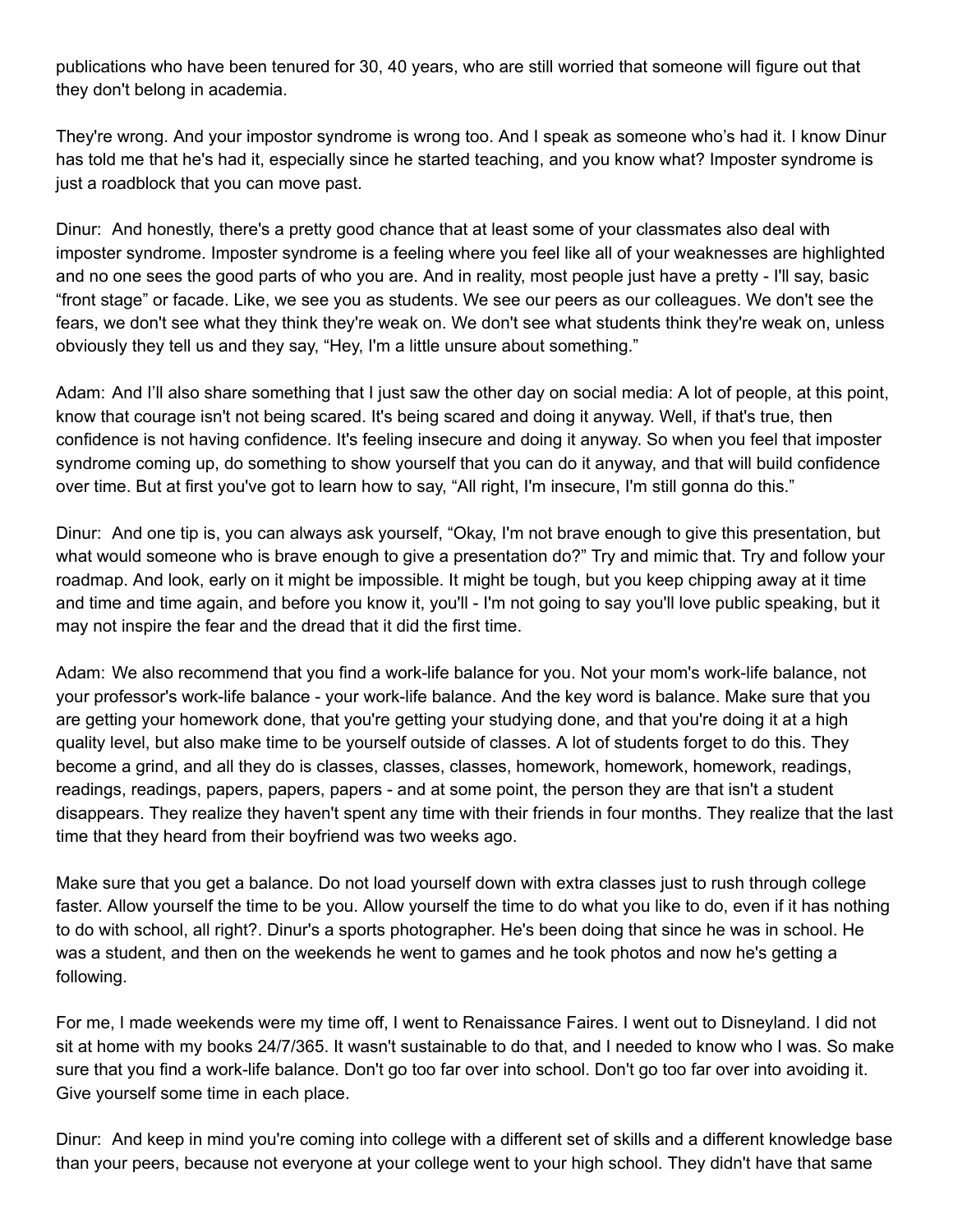learning experience. They may have had some better teachers; they may have had some awful teachers. But what that means is, everyone is in the same classroom, but they're at different stages in their learning curve. Some are just beginning, some are in the middle. Some have been at school for a while. They've got this studying thing down, and they're further along in their development.

But also keep in mind that your teachers are in there and they're at different stages of their development. Sometimes you're getting a teacher who's still in graduate school, and this is the first time they've taught a class this big, and it's the first time they've taught a class of their own, rather than being a teaching assistant. Maybe you're getting someone who's in the middle of their dissertation, and they're so focused on their deadlines that they come off as being really aggressive or annoyed in class, and it's not that, it's the lack of sleep, because dissertations can be stressful. Maybe you're getting someone who's taught for 20 years, and they haven't changed their syllabus at all in the last 17, right?

So just as you and your peers are at different stages, your teachers are at different stages, not only of their careers, but also their learning-and-development curve. You know, I mentioned some of the downsides, but maybe sometimes you have a teacher who's trying out new methods. They're trying to flip the classroom more. They're trying to go away from lecturing for the full hour, hour and a half, and they're trying to incorporate more group work, because we want to try and develop ourselves as teachers, in order to help our students grow and develop.

And the reason Adam and I are talking about this is, sometimes a bad lecture or a bad class just comes as the result of trying something new, and it just didn't take, because not everything that's new works smoothly, right out of the box. Sometimes if your teachers\ seems annoyed and you go, "Oh my God, did I piss them off?" well, maybe they're exhausted because something came up in their lives. Maybe there's no hostility. Maybe they didn't realize how they came off and something's going on and they weren't able to articulate, or be especially friendly in the moment. It doesn't necessarily mean any long-term hostility or general incompetence. It could just be a bad day, and everyone has those.

Adam: And I want to give examples of both the teacher and the student from my own experience. When I was in undergrad, I had come back to school, and I was in my early thirties, and I took a class with Steve Brint, who Dinur and I have both interacted with. He was teaching a class on the city. And it was a class that I should have probably taken in my lower division, but it wasn't available at the community college that I had gone to before I went on to the four-year.

So here I am, sitting in my wheelchair - because I was in a wheelchair at the time - at the front of the class. And the thing is, because I was at the front of the class, and because Steve Brint knew that I knew what I was talking about, he called on me a lot. I had some of my classmates come up to me as I was waiting for the final class, and they tried to hand their papers in to me, because they thought I was the teaching assistant. And I considered throwing their papers away, just so that I could get a better grade. And then I didn't.

But I handed them back. I'm all, "I'm not the TA."

They're all, "Yes you are. You're just not my section."

I'm, "Okay. Do you have a section for this class?"

"Well, no."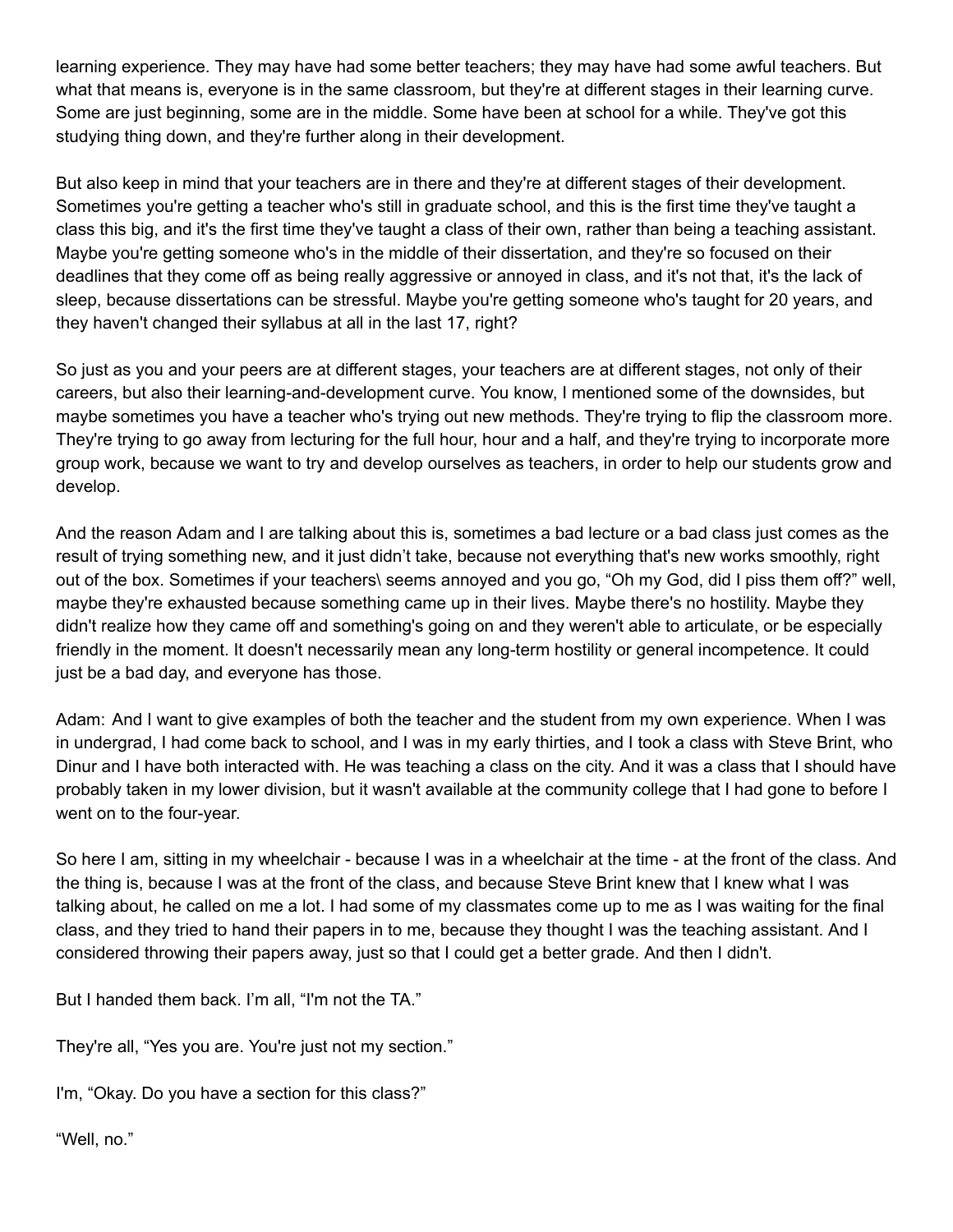"Well, then why would he have a TA? I'm a student just like you."

"But you're old!"

"Yeah, I'm in my thirties, but that doesn't make me not a student, okay?"

So be aware that just because there are older folks in the class, that doesn't make them any less of a student, and older folks, yeah, sometimes the younger students will think that you are one of the teachers. Enjoy that. Revel in that. Take it as a compliment, okay.

The other thing is that -

Dinur: Wield your power responsibly.

Adam: Exactly. Wield that power very responsibly, you know? Run a study group and make them all listen to you.

And then the thing about being the first time that you ever taught - the first class I ever taught, as a teacher, was a summer class when I was a graduate student. Now: summer class; I had not been taught anything about how to teach, so I was kind of flying by the seat of my pants hoping that I could figure this stuff out; and the students had some very good compliments and some very good complaints at the end of the class. And one of the main ones was "he teaches from the book. I could've just read the book," which taught me: don't prep from the book that you are teaching from. Use a different book to prep, so that it doesn't look like you've just gone straight through the book and just repeated everything the book said. And that was a revelation for me, because I always had thought that professors prepped from the same book that they use with the students. I have since learned that's not the case.

But the other thing is, I thought I had to stand there and lecture the whole time, and this was a once a week, three hours a week class. By the time I'd been talking for an hour and a half, I had no voice left, but I didn't know enough techniques yet to give students other things to do.

So have some compassion for your professors. Some of them may have only just started doing this. Even if they're a tenured or tenure-track professor, they may not have learned how to teach until they came to this school. They may still not really have learned how to teach. They're just kind of flying by the seat of their pants and hoping that it works. And you've probably been there with your own stuff. So try to understand that everyone is coming in with a different skill set, a different knowledge set, and at a different place, as Dinur said, in their development.

Dinur: One of the things we've talked about a little bit is your goals. And if your goal is to go to law school or grad school or medical school, well, developing your rapport, getting to know your professors, that is absolutely crucial. Because, yeah, these schools are going to look at your grades and they're going to look at your test scores, but they're also going to want to know from the people who know your work best what they think of you. And for me, the more growth I see from my students, the more praise I can heap on them, and praise them to the sky.

Look, I've had students who just aced my classes, and I tried to write them letters as glowing as they deserved because they did excellent work. And that's easy. But if you start a class and you get a D on the test, or a C-minus, but then you work, and over time the work you do for your tests and for your papers and your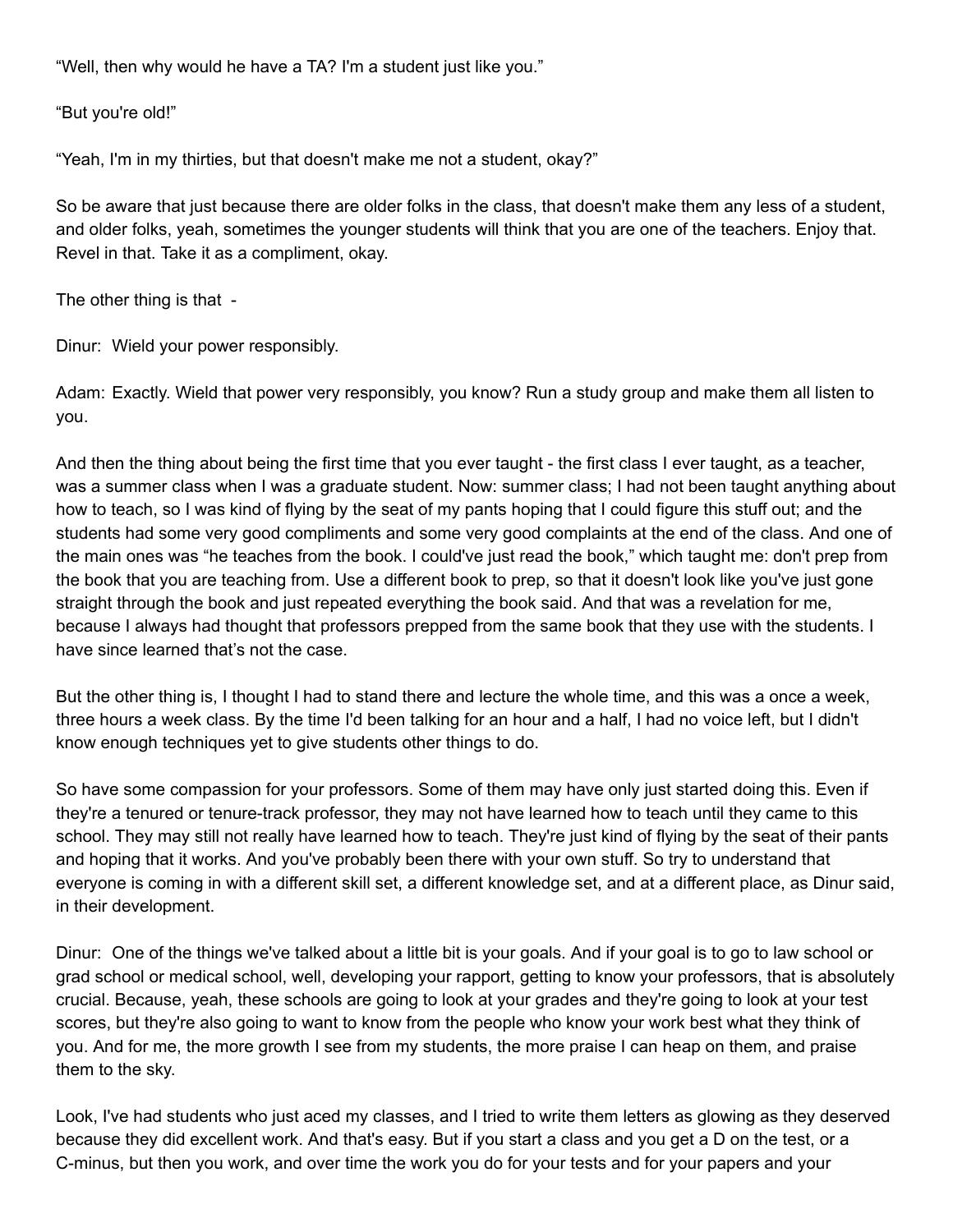participation and that gets you up to like a B-plus or a B, well, that is damn respectable progress. And I am very happy to write letters for students who show that progress, even if they didn't get an A. So just because you didn't earn an A doesn't mean that you won't get a good letter of recommendation.

But we want to see, one, stuff in the classroom in terms of your growth and your development. But we also want to get to know who you are. You know, let us know why you're thinking about medical school. Do you want to work specifically in poor communities, or are you trying to provide a service that may not be accessible to a lot of people? If you're interested in law, what pushes you that way? The more that we know about you, the more we can tailor our letters to the kind of school and say, "yes, such and such really wants to go to law school. They want to make a difference in their community."

So this rapport, us getting to know you and vice versa, that helps you not only in the short term - in terms of, you know, your professor's going to remember you when it comes time for grades - but it also helps you down the road, because if you have this as a goal, one step you'll need is having good letters of recommendation.

Adam: Now, if more school's not your thing, remember: the skills you develop in college are also designed to help you in the work world. Things like: turning in work on time; turning in quality work, not half-assed work; working individually and with a group, and being effective in both ways; writing well, writing clearly, writing effectively. These are all things that a lot of professions demand, so focus on developing these skills. If you know that you tend to be late to class, start setting your watch 15 minutes earlier, or your phone - set an alarm, so that you get up off your ass and go to class instead of just sitting there going, "oh yeah, class is in 15 minutes, la, la, la," when it's all the way across campus. Maybe you should be walking by that point.

These are things that employers are going to expect. So even if your goal is to finish and never come back to school, remember that you've got to take something away from school besides the piece of paper, or what did you do it for?

Dinur: Adam talked about having compassion for your teachers and for your professors. And part of the reason Adam and I are bringing this up again is that, as teachers, we have a lot of different obligations. So as students you see us in the classroom hour to hour and a half twice a week, or those three hours once a week. But on top of that we have to write our lectures, we have to write the exams, we have to grade exams and assignments. If you're dealing with a professor, especially at either a research-intensive, or research-and-teaching balanced institution, well, your professor's probably also working on some research.

Some of your professors, like Adam and I said earlier, are new to teaching. They're very early in their development curve. Maybe it's your teaching assistant's first time running any sort of discussion section, and they're nervous because being in front of 30 people at once, especially the first time you do it, it's nerve wracking.

In addition to that, some people are working on their own classes, specifically graduate students who are working towards their master's degree or towards their doctorate. Some have to serve on different committees or have other on-campus obligations. And so you do see us at the front of the room, but that doesn't mean that we only exist at the front of the room just as you might have family obligations or you've got work off campus that takes up a certain amount of your time and energy that as an instructor I might not see. Well, just because it's not seen by this audience doesn't mean it doesn't exist.

And so we share acknowledgement of one another's humanity, in terms of knowing that, hey, we're sharing this time and this place, but we have things going on outside of it. Well, having that shared understanding, along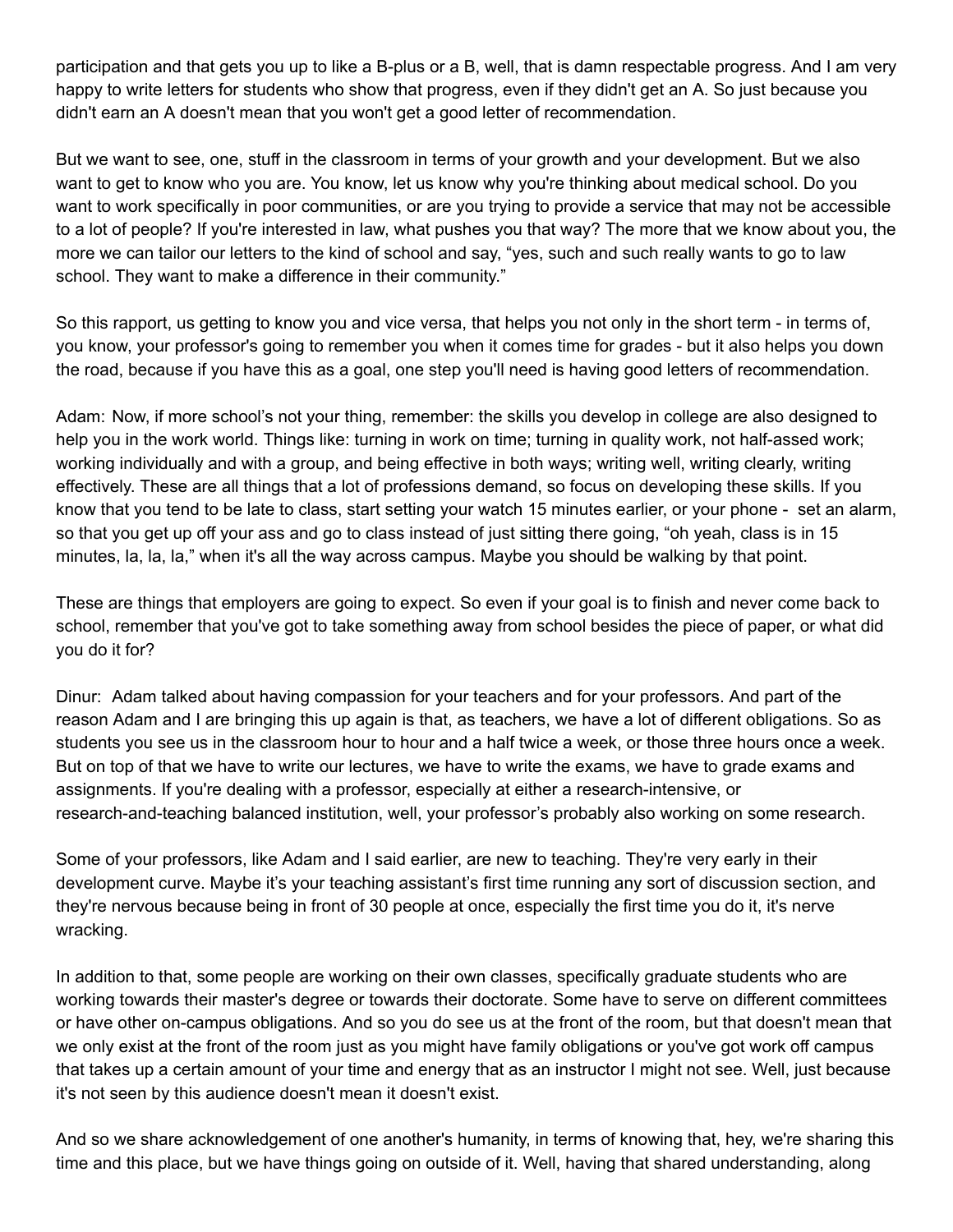with a clear expectation of effort in the classroom from both ends, and then understanding that life sometimes throws us curveballs - that goes such a long way to making classes not only be productive and effective, it makes them hopefully more pleasant in terms of both being learning environments and teaching environments.

Adam: Now, remember too: you outnumber us by a lot. All right? There are a lot more students than there are teachers. You have to write one paper for this class. Your teacher has to grade 40 papers for this class. Well, think of how much time you spent writing one paper or one assignment, and then don't ask us for a grade on papers for at least a week to two weeks after they're turned in, because we're not just grading your class. We have other classes, and they probably have papers too. Just as we would not want you to turn in rushed, low quality work, you really don't want us to rush our grading, because that's when we are more prone to making mistakes and many of those mistakes do not help students.

I know, for me, when I've got a pile of grading sitting in front of me, it tends to stress me out. The more stressed out I am, the pickier I get. If I'm in a bad mood, I will not grade. I tell my students this, "I'm in a bad mood today because of something completely unrelated to school, and I am not able to focus on grading in a way that will be kind and fair. So I'm not grading today. I'll be grading tomorrow."

And I've had students say, "What? You really - you, you don't grade when you're mad?"

I'm all, "No, because there are professors who, when they grade when they're stressed, they do it slapdash and half-ass and they don't notice your mistakes, and there's no learning going on. It's just 'get out of my face.' And then there are professors like me, who, when we get stressed out, we get really, really nitpicky. We find every missing comma and every extra comma and every time that you used 'their' instead of 'there.' We find all the misspelled words. We find every awkward sentence. And we get really, really, really jerkheaded about it."

So remember, you outnumber us, and what you turn in buries us. And be kind while we're digging ourselves out from underneath the pile, because we've got five classes and each one has 40 students. That's, what, 200 papers that we've got to grade. That's a lot of papers.

Dinur: And just as you spent time, so do we. You want to have honest, quality, constructive feedback, and if you make us rush, then you might see a bunch of weird markings and not understand why we marked a paper down for what we did, or what these squiggles mean.

Adam: I had a student come to me once, back before I realized that my handwriting would never improve, and they said - and this is when I was a graduate student - and they said, "Adam, what did you write here?"

And I said, "I have no idea. I think I said this, but I'm not actually sure. You can ignore that, because I have no idea what I wrote."

Why? Because I was trying to grade 180 papers in the course of a weekend. I gotta tell you, my qualifying exams were not as hard as that weekend. And that's really saying something.

Dinur: One thing to keep in mind, we've talked about this shared humanity. Well, part of that humanity is being honest and showing respect for both your classmates and your teachers. And I know Adam and I mentioned this in Episode 29, but we're bringing it back up. We will always reciprocate the honesty and the respect that we are shown.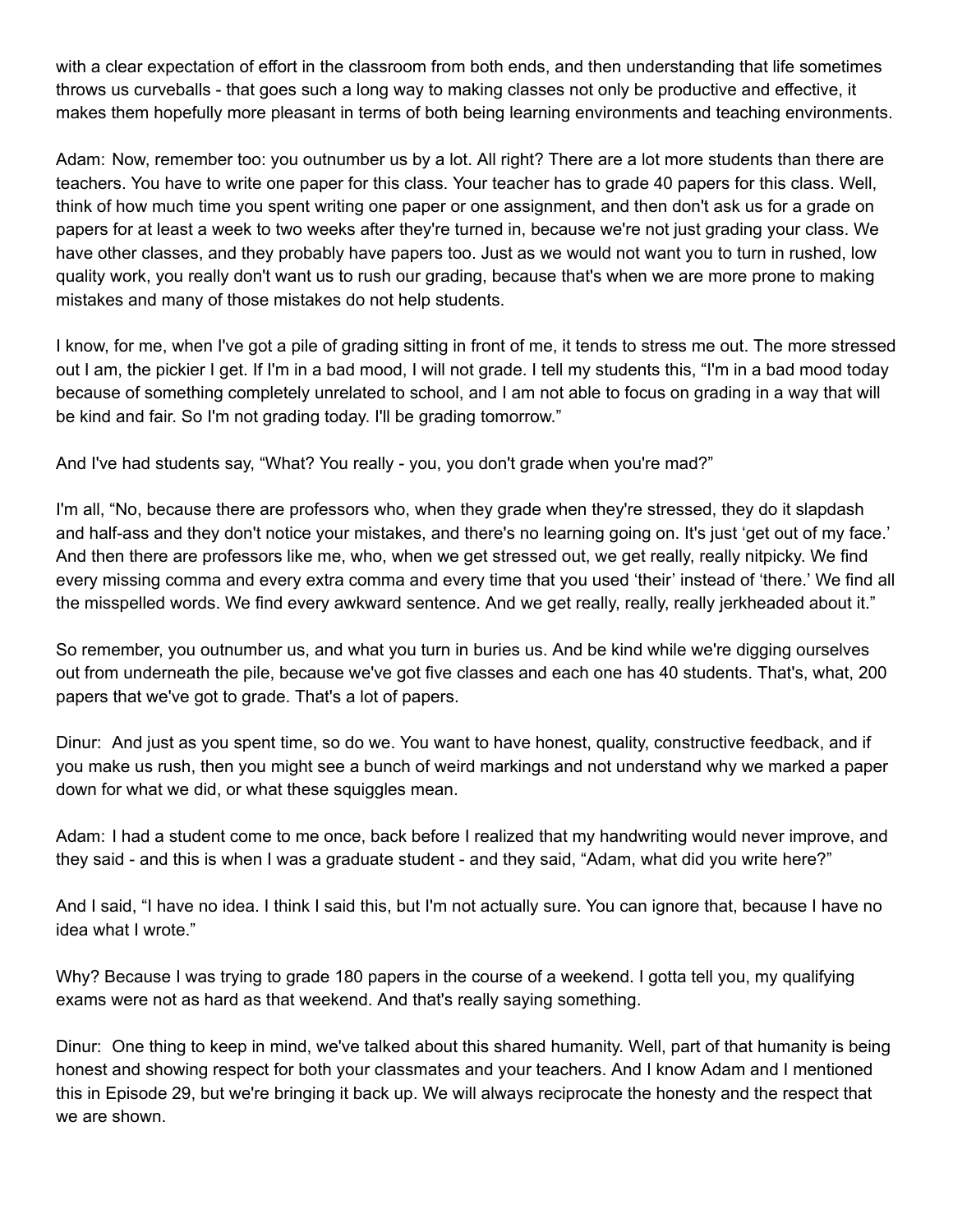And one thing that I tell my students, at the beginning of every class, is that I expect them to respect one another. I ask for it in return. I don't demand it. The reason I do that is, it puts respect and it puts honesty squarely in your, the student's, corner. It means if I'm honest and upfront, then this person's going to be honest and upfront back with me, and that leads to a good environment.

Adam: And this applies to your non-academic experience as much your academic one. Remember we talked about how this is practice for when you get out of school and you get a job? This is something you need to do in your workplace too.

Also, your non-academic experience on campus. You're not just going to be interacting with teachers. You're going to interact with the financial aid officer. You are going to talk to the person in the health center. You are going to have to deal with your academic advisor. There's a lot of people that you will have to talk to and interact with, over the course of your college career. Remember, the financial aid officer who can't give you that extra loan money, they're not your enemy. They just have to follow the rules. It's not personal. Respect the people who you are working with, so that they can help you and respect you.

And one of the best pieces of advice that Dinur and I can give you on this is, assume positive intent until you have proof that the other person is not acting with positive intent. So if you see someone and you are already suspicious of them because they're a financial aid officer, you are going to react to them like they're the enemy. But if you look at them and say, "Okay, this person's job is to try to help me pay for my education, and they may not be able to do everything I want them to do, but that's not their fault." It's like getting mad at someone at the DMV. They don't have any control over the laws. Their job is to enforce them.

So assume good intent from the people that you are talking with. Assume good intent from your classmates. Assume good intent from your teachers, until and unless you get proof that they actually do have it in for you. And most of the time, they don't. That's gonna go a long way toward making your life less stressful.

Dinur: And the last piece of advice that Adam and I have for this episode is: be careful with what you post online, because you really don't want potential employers or clients to turn you down from a job because you put a rant about a job or a class that you posted maybe after a few drinks.

Cardale Jones, who was a backup quarterback at Ohio State, in his first year he tweeted, "we came here to play football, not to play school. Why should we go to classes?" Well, that tweet became the basis of my dissertation. And so while I don't think Cardale Jones intended for that to happen, because he and I have never met, not everyone is going to take that tweet and say, "you know what? I want to figure out why things like this are said." A lot of people are going to get really defensive.

But there's another practical angle to this. I had a friend a few years back who loved to post on this app called Foursquare, and it was an app where people would check in at different locations and become, I think, "The Mayor Of…." So it was like, "You are the mayor of Starbucks. You are the mayor of Target."

Well, what you're also telling people is, "I'm not home. Please come and take my stuff."

No one, no one needs to know where you are 24/7. I promise you, no one's life is so interesting that everyone is clamoring and going, "Man, it's 4:37 PM on a Wednesday. I wonder what they're up to."